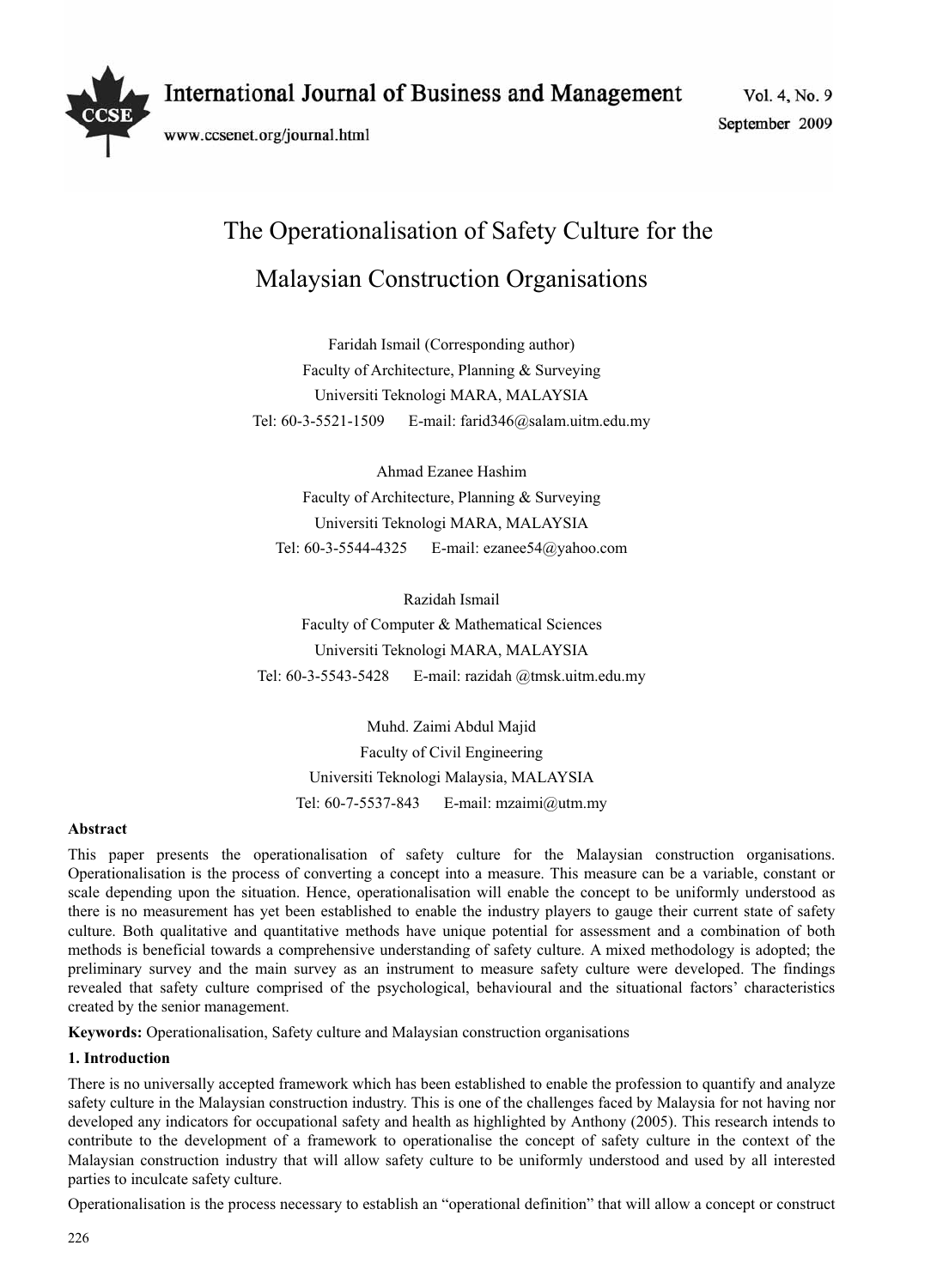to be uniformly understood and used by all interested parties (Tustin, 1992). An operational definition assigns meaning to a construct or a variable by specifying the activities or operation necessary to measure it (Kerlinger, 1973). Further, operationally defining a concept to render it measurable is done by looking at the behaviour dimensions, facets, or properties denoted by the concept according to Sekaran (2003). These are then translated into observable and measurable elements so as to develop the measurement of the concept.

The operationalisation of safety culture involves the analysis on various concepts and measures as presented graphically in Figure 1.0.

# **2. Literature Review**

## *2.1The Operationalisation*

Operationalisation is valuable if used properly, aiming at establishing ideal structures and offering definitions that approximate the concept included in the research according to Sarantakos (1998, p130). He further states that operationalisation is an indispensable tool of quantitative but its methodological should not be overestimated. The three major elements of operationalisation according to Sarantakos (1998, p130) are;

*1) Selection of indicators*, which reflect the presence or absence of the element the researcher set out to measure.

*2) Quantification of the indicators*, identification of the continuum of values the indicators can assume, and *assignment of scores* that represent the degree of presence

*3) Quantification of variables*, identification of the continuum of values the indicators can assume, and *assignment of scores* that represent the degree of presence.

Hence, the approach of this research involved three stages as suggested by Sarantakos (1998); Stage one is the *Selection of indicators* in which the factors' characteristics are identified. The researcher used the term factors' characteristics to capture the various terms used in safety culture studies, i.e. indicators, dimensions, features, factors, approaches, characteristics etc. which was presented in descriptive form, tabulation (framework) or illustrated as models. This is done by analyzing various model or approaches of safety culture studies. Stage two is the *Quantification of indicators*, involved the assigning of meaning to the construct by specifying the dimensions and items for each. The third stage is the *Quantification of variables*, involved the assigning of measurement and scales to the items.

## 2.1.1 Stage 1: Selection of indicators

The selection of indicators involved the identification of the factors' characteristics for safety culture which was based on the review of safety culture models from previous research.

*The International Automatic Energy Agency (IAEA)* developed a model in 1991 places a greater emphasis on managerial system and structure, indicating that the organisation requires a self-regulating safety management system, to ensure achievement. International Nuclear Safety Advisory Group (INSAG) in this model emphasis on the role of the management system in developing an effective safety culture, as oppose to placing emphasis on the role of individual's and peer group attitude (HSE, 1999).

*Geller (1994),* following Bandura, proposes the concept of Total Safety Culture, identifying personal characteristics (knowledge, experiences, skills, abilities, intelligence, motivation, personality); behavioural (compliance, coaching, recognition, communication); and environmental (equipment, tools, machines, housekeeping, environment, engineering) factors as key aspects of safety culture.

*Cox et. al (1997)* further developed a System Model of Safety Culture who also suggests that organisational variables influence the work environment and group processes, and individual behaviour on safety activity. and their actions and commitment as a key group in influencing attitudes, along with structural safety communications systems and employee participation programmes. The general model was broadly supported by empirical research as revealed by HSE (1999).

*AEA Technology, between 1993 and 1994*, developed another model which focuses on organisational factors as reported by Dalling (1997). Dalling states that the research included;

 $\bullet$  A wide ranging technical review of contemporary work of safety culture, organisational and managerial factors, team aspects, individual attitudes and responses and factors influencing cultural change;

- $\bullet$ Case histories of safety improvement schemes;
- . Studies aimed to determine the factors which correlated with good safety performance, and;
- . Initiatives which claimed to improve not only safety but also safety culture itself

*Grote and Kunzler (2000)* presented a socio-technical model of safety culture that links the safety management system and safety culture to the general organisational design. However the model is schematic and lack of mechanism to improve and assess safety culture.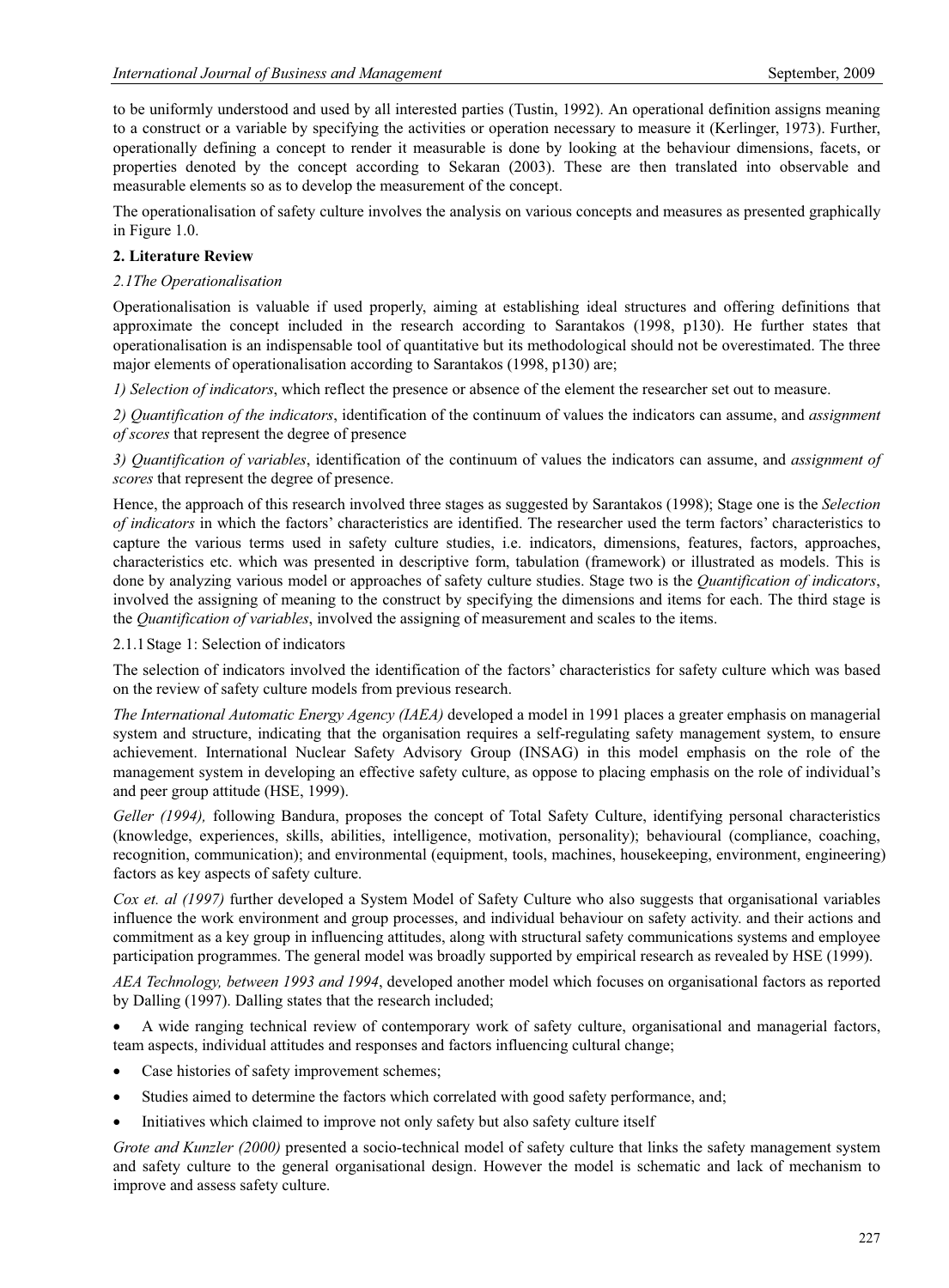*Cooper (2000)* developed a Reciprocal Safety Culture Model. According to Cooper (2002b), there is no universally accepted model that has yet been established to analyse safety culture. However a psychological conceptual model is available and necessary to reflect upon a wide range of safety-related evidence in the development of the measurement tools. This body of evidence reveals the presence of a dynamic reciprocal relationship between psychological, behavioural and situational factors.

The review of these models also consensus viewed safety culture at the organisational level, in part or as a wholesome. IAEA (1991) and Grote and Kunzler (2000), focus on the management system as the main factors. However AEA Technology (1993-1994) focuses on the organisational and external factors that influence the work environment and group processes whereas Cox *et.al*, (1997) on the individual behaviour. On the other hand, a combination of three elements; the subjective psychological factors, observable on-going safety-related behaviours and the objective situational features were established by Cooper (2000).

Based on the review, the development of the conceptual operational framework that was adapted in this research is the Reciprocal Safety Culture Model by Cooper (2000) as illustrated in Figure 2.0.This is due to the fact those factors' characteristics which constitutes; the Psychological, Behavioural and the Situational factors allows triangulation of perspectives in the context of safety culture within an organisation. These three elements also mirrored those accidents causation relationship found by a number of researchers (Heinrich *et.al*, 1980; Weaver, 1971; Reason, 1990; Suraji, 2001). Further, the model itself promote self-regulatory processes consistent to the definition of safety culture in the context of this research as 'The product of shared values, beliefs, attitudes, and patterns of behaviour based on a top-down approach practices that are concerned with minimizing the exposure to conditions considered dangerous or injurious to the entire group members on a self-regulatory basis' (Faridah and Torrance, 2004).

The values, beliefs, attitudes were the psychological factors, the behavioural factors were the pattern of behaviours created and since organisations are contained entities, it should provides an environment that concerned the exposure to conditions considered dangerous which constitutes the situational factors.

## 2.1.2 Stage 2: Quantification of indicators

This stage involved the assigning of meaning to the construct by specifying the dimensions and items for each factors' characteristics.

## 2.1.2.1 The Psychological Dimensions and items

Schein (1985) states that *the value* gradually starts a process of cognitive transformation into a *belief* when the leader proposes a solution based on his *belief* or on a principle based on facts and the solution works. On the other hand, an attitude lies between the beliefs and the intended behaviour as suggested by Lingard (2002) and Stewart (2002, p.11). In organisations with enduring excellence in safety, the safety values are deeply held and they are brought to the surface in the practices according to Stewart (2002, p.12). Hence, the psychological dimensions measure the values and beliefs as illustrated in Figure 3.0 whereas the observable practices are measured under the behavioural dimensions.

## 2.1.2.2 The Behavioural Dimensions and items

The identification of the behavioural dimensions was the outcome from the Preliminary Survey. The methodological processes of the Survey and the results were discussed in the Research Methodology section. Five testable factors were identified in the Preliminary Survey, namely Leadership, Organisational Commitment, Management Commitment, Safety Training and Resource Allocation (Faridah and Torrance, 2005). The factors identified from the Preliminary Survey are illustrated in Figure 4.0.

## 2.1.2.3 The Situational Dimensions and Items

Cooper (1998) considers safety management systems as environmental factors in his model of organisational safety culture. This is due to the fact that organisations are contained entities, where the efficacy of safety management systems is the key internal environmental factor. However since safety culture is the dynamic reciprocal relationship between group member's perceptions and attitudes towards safety (cognition); and there is the presence of external influences including legislation, economics, history and climate (environment or situation). The situational dimensions are categorised as the internal and the external factors as illustrated in Figure 5.0.

## 2.1.2.4 Additional Items for All Dimensions

The following items do not form a dimension by themselves but were embedded within all the previous dimensions discussed.

## *Continuous improvement*

The most successful improvement efforts focus on the organisation according to Winchell (1991). Organisationally, according to the author, continuous improvement is a gradual change in how the activities are conducted within the organisation as it is one of the essences of TQM. Continuous improvement means that there is continuous safety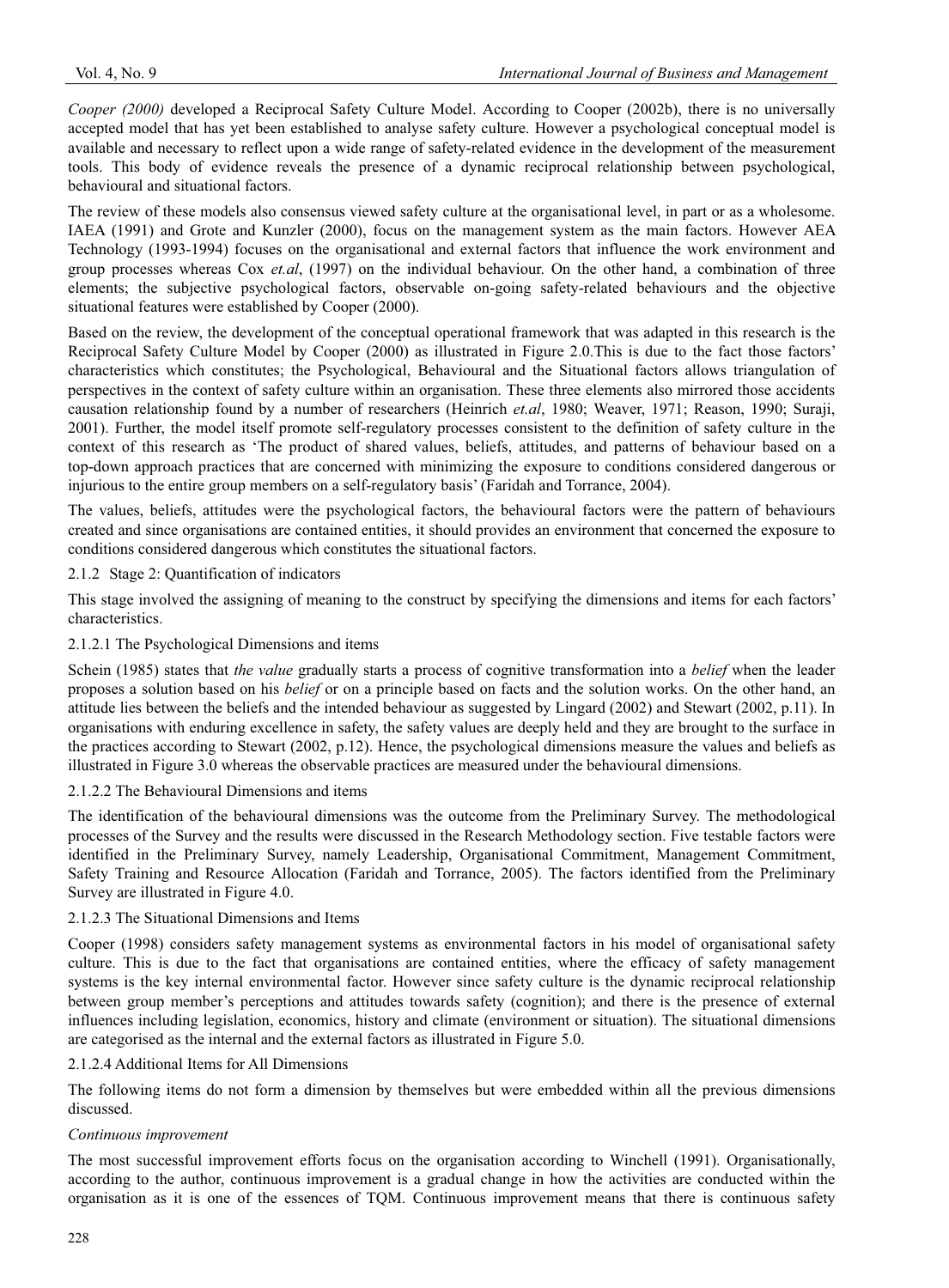improvement through the cycle of problem identification and analysis, development and implementation of corrective recommendations, review of results and development of effective controls (Weinstein, 1997). This item was essential to be incorporated as highlighted by Dr. Kazutaka Kogi who is a well-known occupational health specialist and currently a research Adviser of Institute for Science of Labour in Kawasaki of Japan while validating the behavioural factors during his visit at National Institute of Occupational Safety & Health (NIOSH) Malaysia in March 2004.

## *Sub-contractors*

Subcontractors are often an integral part of construction projects and have a direct bearing on the company safety (Molenaar, 2002). This is one of the scenarios found in the Malaysian construction organisations (Faridah and Torrance, 2009). The importance of subcontractor's past safety performance as a criterion for soliciting bids for new work will determine the commitment of the Main Contractor towards safety.

## 2.1.3 Stage 3: Quantification of variables

This involved the assigning of measurement and scales to the items. Generally a seven likert- scale were used to measure all the dimensions of the three main constructs as likert scale is widely used in measuring opinions, beliefs and attitudes. Each construct had different number of dimensions which were measured on a 7-point Likert scale. High value of the scale will be consistent with high emphasis on safety culture items being practiced within the organisation and likewise low scale value is consistent with low emphasis on safety culture items.

## **3. Research Methodology**

This research uses construction organisations as the unit of analysis. The scope of the study was derived from the whole total population of 866 (overall total of 1,171) numbers of a Grade 7 contractors listed under the Construction Industry Development Board (CIDB) Directory who undertake Building Works within Klang Valley.

However the examination of safety culture is from the individual perspectives of the senior executives as the data source. The approach is consistent with the proposition that the top management is in a position to influence cultural identity, a top-bottom approach as established by IAEA (1991), Cox *et.al* (1997) and Mohamed (2003).

## *3.1 The Preliminary Survey*

The process of sending questionnaires to a total of 866, took almost a month to administer. This included preparation of cover letters, proof-reading of questionnaires, preparing self addressed envelops, cover letter, typing the addresses of the respondents, coding and franking for postage.

The Preliminary Survey was conducted to identify the management practices that embed safety culture into the organisational culture. This is to capture the behavioural dimensions of the safety culture. The first part of the questionnaire was designed to capture the background of the respondents and the company. These include respondents' personal and safety-related characteristics, their education level, job position and their awareness on the trend to inculcate safety culture. The nature of the projects in which the company had been involved, the techniques and tools utilized within the organisation in relation to project safety. Even though the respondents belong to the same group of Grade 7 contractors, it is important to know the pattern of their involvement and the background of the organisation as culture can arises from the learning experiences as their organisations evolve (Schneider, 1990).

The characteristics of good safety culture practices (Faridah, 2006) form the basis for development of questionnaire. The 24 organisational and safety implementation statements in the second part of the questionnaire were designed to enable responses to identify and add on to a given list, the management practices that facilitate the embedding of safety culture into the organisational culture.

Nonparametric procedures were used to analyze the data obtained from the survey. The nonparametric procedure is a statistical procedure that has certain desirable properties that hold under relatively mild assumptions from which the data was obtained. As an example the use of a survey answers as strongly agree, agree, disagree and strongly disagree are subject to the interpretation of the respondent.

The Statistical Packaging for Social Science (SPSS) version 11.5 was used to perform the data analysis. The initial process was to explore the characteristics of the data. In order to be more objective in the qualitative analysis, a variety of statistical techniques were employed. These techniques were descriptive and inferential. This research used principal components analysis (PCA) to extract the factors. Factor analysis was carried out, which aimed to reduce these large items to several items called *factors*. Factor analysis is a statistical method used to represent a set of large variables (items or questions) to several factors. Each factor contains the items that are highly correlated among each other.

# *3.2 The Main Survey*

The literature review indicates that the present research should include scales dealing with aspects of psychological, behavioral and situational factors' characteristics. The questions were designed to capture these three aspects of safety culture adapted, from Cooper (2000), Stringer (2002), Stewart (2002), and Schein (2004) as the main source of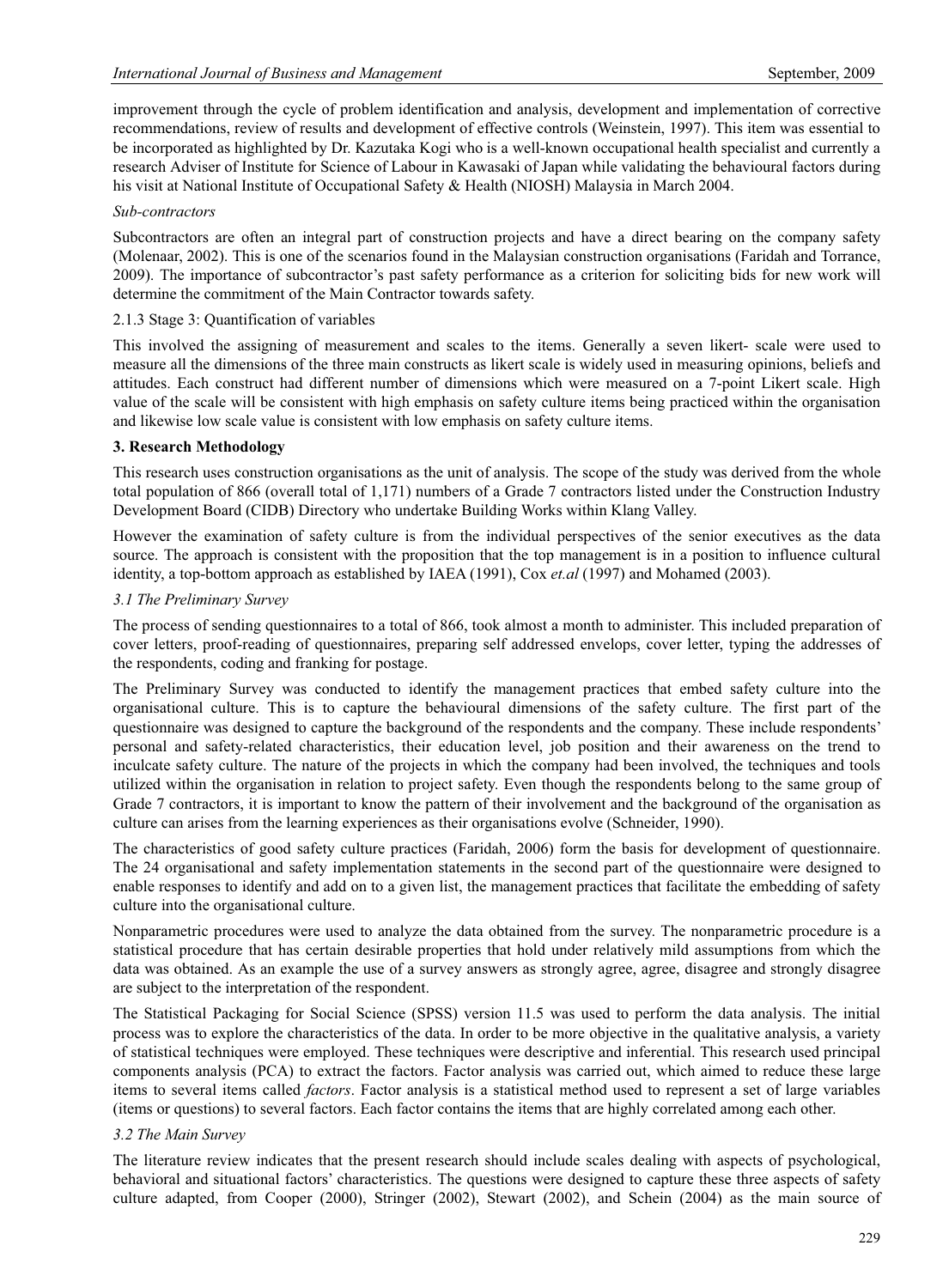references. The operationalisation on the concept of safety culture led to the development of the main questionnaire survey.

## **4. Results and Discussion**

The respond rate of the Preliminary Survey was 16.67%. The *principal components* for extraction method with *varimax* rotation were used where six factors were extracted. However, the sixth factor was excluded since it contains only 1 item. Thus, only five items were considered and defined as follows:

Factor 1 (5 items): Leadership

- Factor 2 (3 items): Safety Training
- Factor 3 (2 items): Organisational Commitment
- Factor 4 (2 items): Management Commitment
- Factor 5 (2 items): Resource allocation

Sample of items for each factors are presented in Table 1.0 in Appendix l.

As illustrated in this table, it can be clearly seen that factor 1 comprises of five items and their respective factor loadings range from 0.625 to 0.751. The Cronbach's Alpha for these items was 0.8456. Factor 2 was made up of only two items with factor loadings ranging from 0.642 to 0.736 while Factor 3, Factor 4 and Factor 5 comprise of two items with factor loadings ranging from 0.761 to 0.868, 0.759 to 0.826 and 0.626 to 0.688 respectively. The coefficient of reliability for Factor 3 was 0.7901 while for Factor 4 was 0.5966. However, for Factor 5 its coefficient of reliability was relatively low (0.1576). The five factors extracted can explain 59.61 % of the total (standardized) sample variance. The five factors identified are consistent with the literature review on the "good" safety culture features (Faridah and Torrance, 2005).

The psychological covers the aspects of values and beliefs since safety culture itself are a cognitive construct. Four items were used to measure the dimension namely; personal emphasis given for safety as compared to quality, cost efficiency and production volume; perception towards senior managers on the same items, the belief that injuries can be prevented and the belief that excellent in safety will affect excellence in other areas.

The behavioural constructs comprised of factors identified via the Preliminary Survey namely; leadership; organisational commitment; management commitment; training and resource allocation. Seven items were used to measure on leadership, management commitment, safety training and resource allocation. However for organisational commitment which was further sub-divided into *Strategy* and *Structure* were measured with seven and five items respectively.

On the other hand the situational constructs consist of the internal i.e the safety management system of the organisation and the external factors influencing the organisations i.e the industry norms, legislation and regulation, economic climate, individual background, organisational history and the sub-contractors' background. Sample items for each dimension are presented in Appendix ll.

As mention earlier, the measurement and scale constitutes the third stage of the operationalisation. Generally a seven likert- scale were used to measure all the dimensions of the three main constructs as likert scale is widely used in measuring opinions, beliefs and attitudes. Each construct had different number of dimensions which were measured on a 7-point Likert scale.

Cooper (2000) highlighted the three context; safety climate; behavioural and the safety management dimensions separately, specifying the items and applying three different research methods. However in the context of this research, the examination of safety culture is from the individual perspectives of the senior executives as the data source. The approach is consistent with the proposition that the top management is in a position to influence cultural identity, a top-bottom approach as established by IAEA (1991), Cox *et.al* (1997) and Mohamed (2003).

The operationalisation of the concept of safety culture involved the choice of sequencing the research methods. Preliminary Survey was carried out to identify the factors or practices that embed safety culture into the organisational culture. The factors identified which are behavioural in nature were expanded further to include the aspects of psychological and situational factors formulated into the Main Survey which forms the measurement scale for safety culture. While safety management system reflects the competence of the organisation to manage safety, safety culture reflects the actual commitment throughout the organisation (Eurocontrol, 2005).

## **5. Conclusion**

This paper set out the elements involved for the operationalisation of safety culture. The approach involved three stages as suggested by Sarantakos (1998); Stage one is the *Selection of indicators* in which the factors' characteristics are identified. This is done by analyzing various model or approaches of safety culture studies. Stage two is the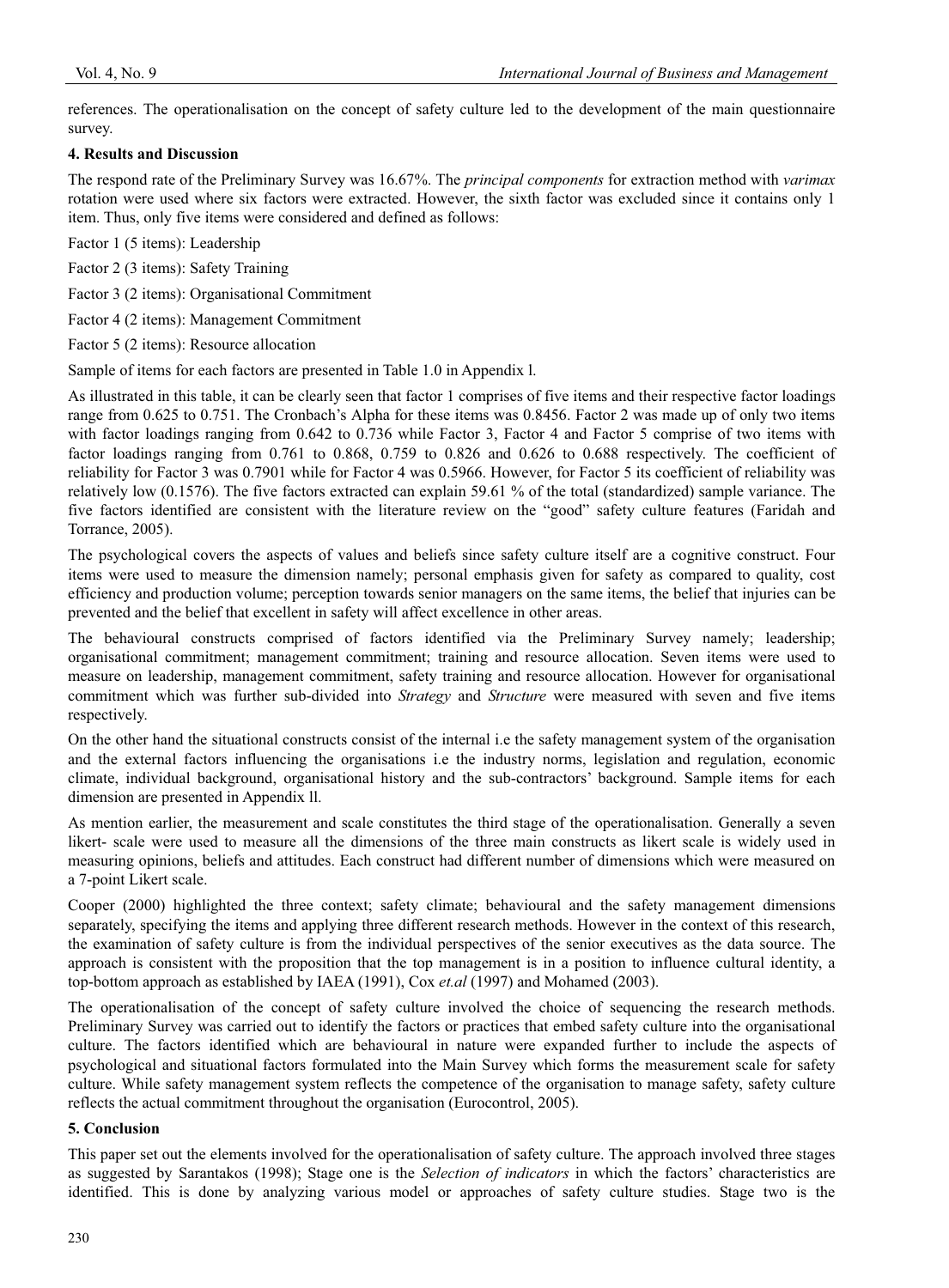*Quantification of indicators*, involved the assigning of meaning to the construct by specifying the dimensions and items for each. The third stage is the *Quantification of variables*, involved the assigning of measurement and scales to the items.

The operationalisation of safety culture for the Malaysian construction organisations for this research adopted Coopers' Safety Culture Model which is based on the psychological, behavioural and situational factors' characteristics. The psychological factors incorporate the values, beliefs and attitudes as the dimensions. The behavioural factors were measured by the leadership, the organisational commitment, the management commitment, training and the resource allocation. The dimensions for situational factors were divided into two distinct categories; the internal and the external factors. The internal measures the safety management system whereas the external was measured by the factors such as government regulations; economic conditions, competitive industry forces, and changing technology create pressure on organisations and their managers.

The process of operationalisation allows the concept of safety culture to be uniformly understood and used by interested parties. The related study on specific factors' characteristics of safety culture has not been covered by any researchers in Malaysia and, therefore, will contribute to its development in future.

#### **Acknowledgement**

The paper is part of a PhD thesis (safety culture) supervised by the late Emeritus Professor Dr. Johan Victor Brownlie Torrance Abdullah of UiTM. Special thanks also go to the reviewers for their invaluable comments on this paper.

#### **References**

Anthony, L. (2005). Occupational Health Challenges in Malaysia. *NCD Malaysia*, 4(1).

Beaumont, R. (2000, 13/04/2000). Research Methods & Experimental Design: A set of notes suitable for seminar use.

Cooper, M.D. (1998). *Improving Safety Culture*, John Wiley & Sons.

Cooper, M. D. (2000). Towards a Model of Safety Culture. *Safety Science*, 36, 111-136.

Cox, S., Chyne, A,. and Alexander, A. (1997). Safety culture in offshore environments: developing the safety climate measurement tool. In HSE (1999) *Development of a Business Excellence Model of Safety Culture*. London.

Dalling, I. (1997). Understanding and assessing safety culture. *Radiological Protection*, 17(4), 261-274.

Eurocontrol. (2005). Understanding Safety Culture in Air Traffic Management. *European Organization for the Safety of Air Navigation Project D16/2005.* 

Faridah Ismail., and Torrance, J.V. (2004). Literature review on defining safety culture. *The Malaysian Surveyor*, (39.2), 33-37.

Faridah Ismail., and Torrance, J.V. (2005). *A Study on Safety Culture of the Malaysian Construction Organisation in Klang Valley. Selangor,* Institution of Research Development and Commercialisation,Universiti Teknologi MARA.

Faridah Ismail., and Torrance, J.V. (2009). *A Framework of Safety Culture for the Malaysian Construction Organisations*. Institute of Graduate Studies. Selangor, Universiti Teknologi MARA. PhD: 366.

Geller, S. E. (1994). Ten principles for achieving a total safety culture. *Professional Safety,* (September), 18-24.

Grote, G., Kunzler, C. (2000). Diagnosis of safety culture in safety management audits. *Safety Science,* **34,** 131-150.

Heinrich, H. W., Peterson D. & Roos N. (1980). *Industrial Accident Prevention*. New York, McGraw-Hill.

HSE. (1999). *Development of a Business Excellence Model of Safety Culture*. London.

IAEA. (1991). Safety Culture: A report by the International Nuclear Safety Advisory Group. *Safety Series No.75-INSAG-4.* Vienna.

Kerlinger, F. N. (1973). *Foundation of Behavioural Research* New York, Holt, Renehart and Winston

Lingard, H. (2002). The effect of first aid training on Australian construction workers' occupational health and safety knowledge and motivation to avoid work-related injury or illness. *Construction Management and Economics*, 20, 263-273.

Mohamed, S. (2003). Scorecard approach to benchmarking organizational safety culture in construction. *Construction Engineering and Management,* (January/February), 80-88.

Molenaar, K., Brown, H., Caile, S., and Smith, R. (2002). Corporate Culture: A study of firms with outstanding construction safety. *Professional Safety.* 

Reason, J. (1990). *Human Error*. Cambridge, Cambridge University Press.

Sarantakos, S. (1998). *Social Research*. New York, Palgrave.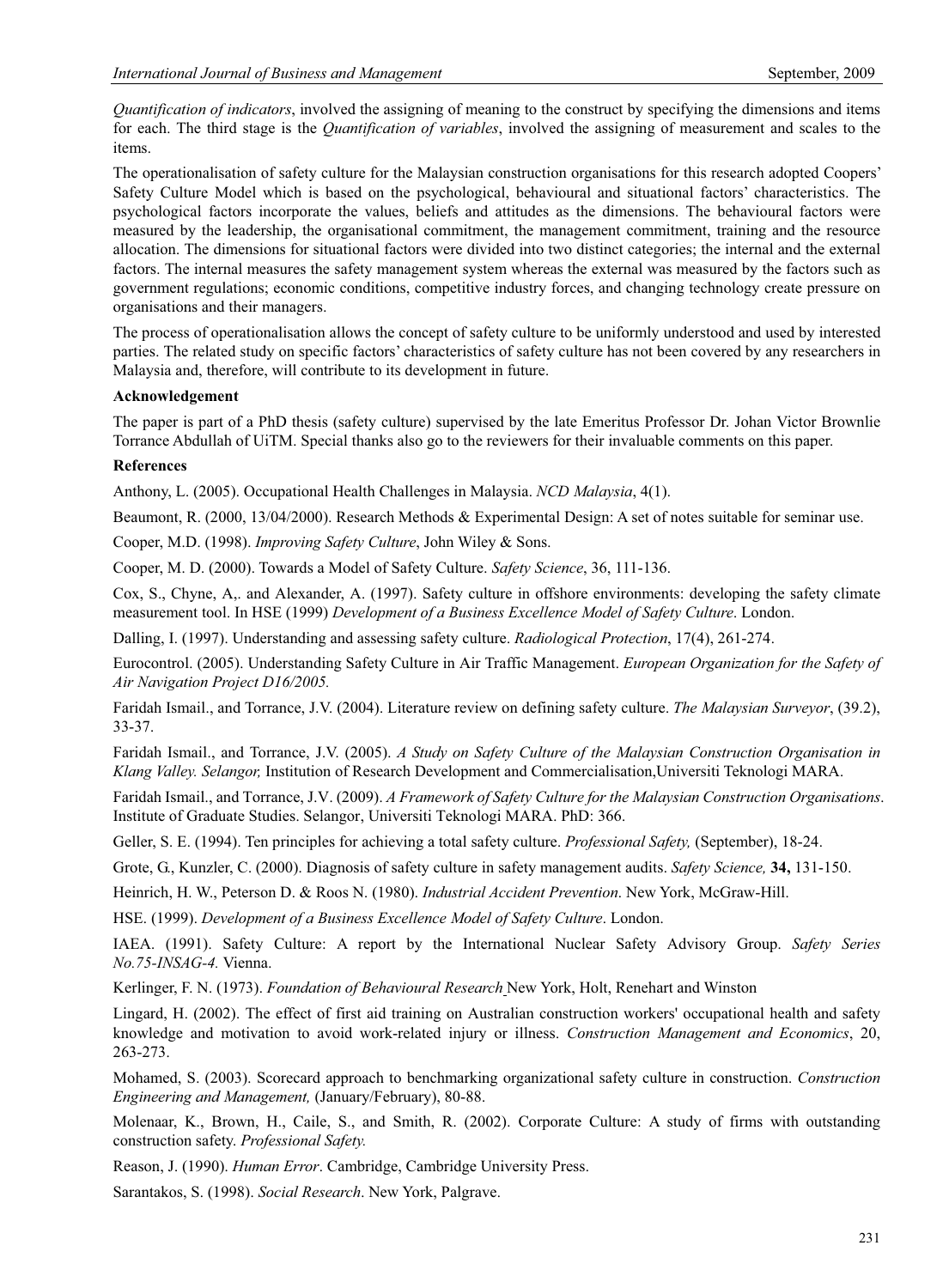Sekaran, U. (2003). *Research Methods for Business*. United States of America, John Wiley & Sons, Inc.

Schneider, B. (1990). *Organizational Climate And Culture*. California, Jossey- Bass.

Schein, E. H. (1985). *Organizational Culture and Leadership*. San Fransisco, Jossey-Bass.

Schein, E. H. (2004). *Organizational Culture and Leadership*. United States of America, Jossey - Bass.

Suraji, A., and Duff et al. (2001). Development of casual model of construction accident causation. *Journal of Construction Engineering and Management,* 127(4), 337-344.

Stewart, J. M. (2002). *Managing for World Class Safety.* Canada, John Wiley & Sons.

Stringer, R. (2002). *Leadership and Organizational Climate,* Prentice Hall

Tustin, C. O. (1992). The Operationalisation of Service Quality Using Quality Dimensions and Expectation/ Perception Gap Analysis. *Arizona State University*. PhD: 275.

Weaver, D. (1971). Symptoms of operational error. *Professional Safety* (Oct): ASSE.

Weinstein, B.W. (1997). *Total Quality Safety Management and Auditing*. New York, Lewis Publisher.

Winchell, W. (1991). Continuous Quality Improvement: A Manufacturing Professional's Guide. In.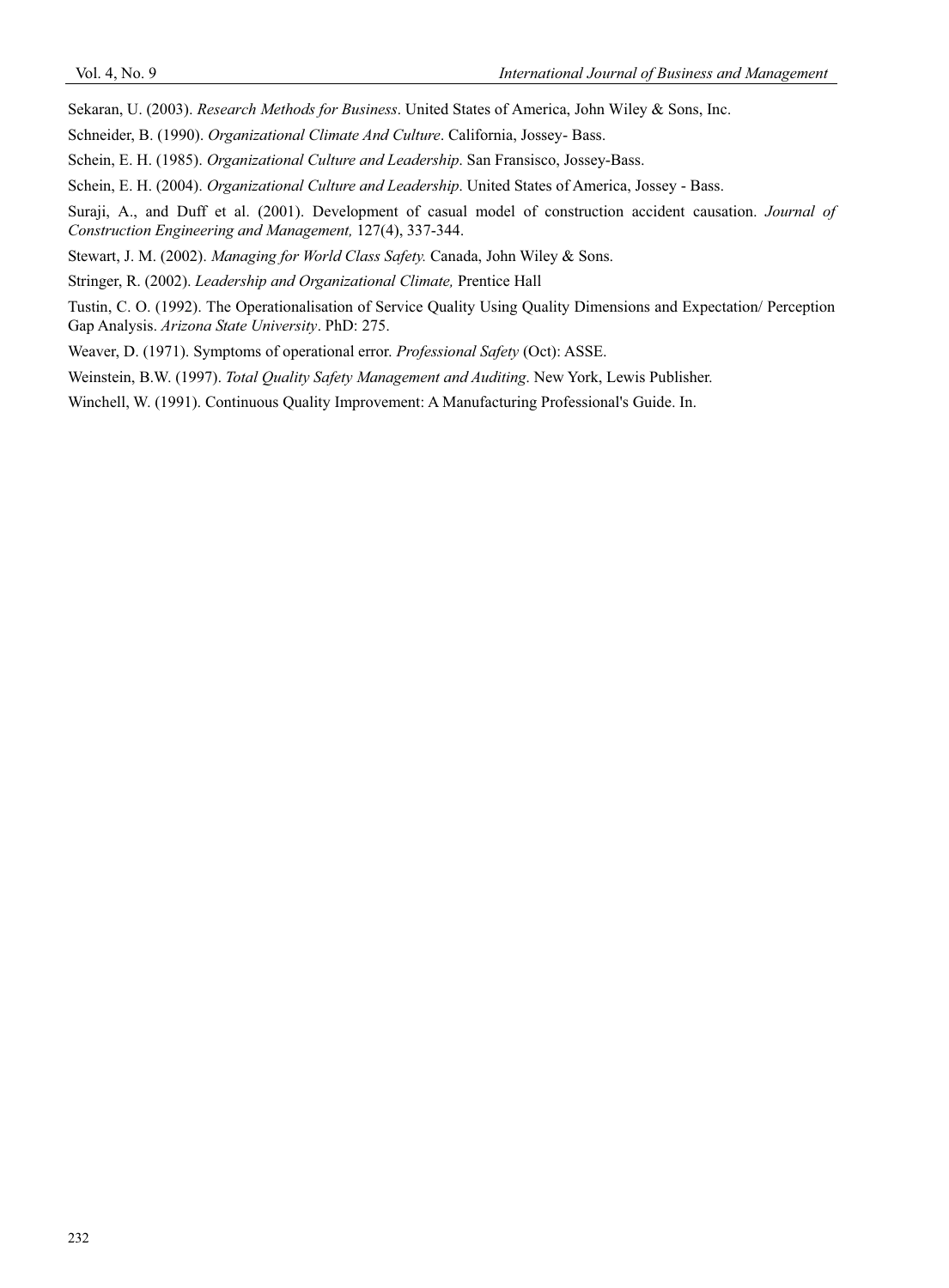# **Appendix 1. Questionnaire items in Preliminary Survey**

Table 1. Summary of the result of factor analysis

| Factors        | Items                                                                                                                       | Factor<br>Loadings | Cronbach's<br>Alpha |
|----------------|-----------------------------------------------------------------------------------------------------------------------------|--------------------|---------------------|
| $\mathbf{1}$   | All employees feel confident enough in the<br>1)<br>organisational management to be able to<br>voice their safety concerns. | 0.751              | 0.8456              |
|                | 2)<br>All levels of management actively participate<br>in all safety training programmes and safety<br>committees.          | 0.730              |                     |
|                | 3)<br>Safety remains a priority even when other<br>organisational demands arise.                                            | 0.642              |                     |
|                | 4)<br>Organisational management clearly state<br>long-term objectives and plans for safety.                                 | 0.635              |                     |
|                | 5)<br>Safety is a component of organisational<br>strategic planning.                                                        | 0.625              |                     |
| $\overline{2}$ | All new employees should receive a thorough<br>1)                                                                           |                    | 0.6692              |
|                | orientation of the organisational safety.<br>Safely is shared value within the                                              | 0.736              |                     |
|                | 2)<br>organisation.                                                                                                         | 0.645              |                     |
|                | 3)<br>The organisation should provide a mentoring<br>program for all new employees to develop<br>safe working habits.       | 0.642              |                     |
| 3              | Safety is part of the organisation statement.<br>1)                                                                         | 0.868              | 0.7901              |
|                | 2)<br>Occupational safety $&$ health is part of the<br>organisational culture.                                              | 0.761              |                     |
| 4              | The organisation tries to fix the problem<br>1)<br>related to safety rather than fix the blame.                             | 0.826              | 0.5966              |
|                | 2)<br>If an accident occurs, the organisational<br>leaders try to find the root cause.                                      | 0.759              |                     |
| 5              | The safety department is considered an<br>1)<br>organisational expense centre.                                              | 0.688              | 0.1576              |
|                | 2)<br>2) All members of the organisation can<br>contribute safety items for consideration to<br>the budgetary committee.    | 0.626              |                     |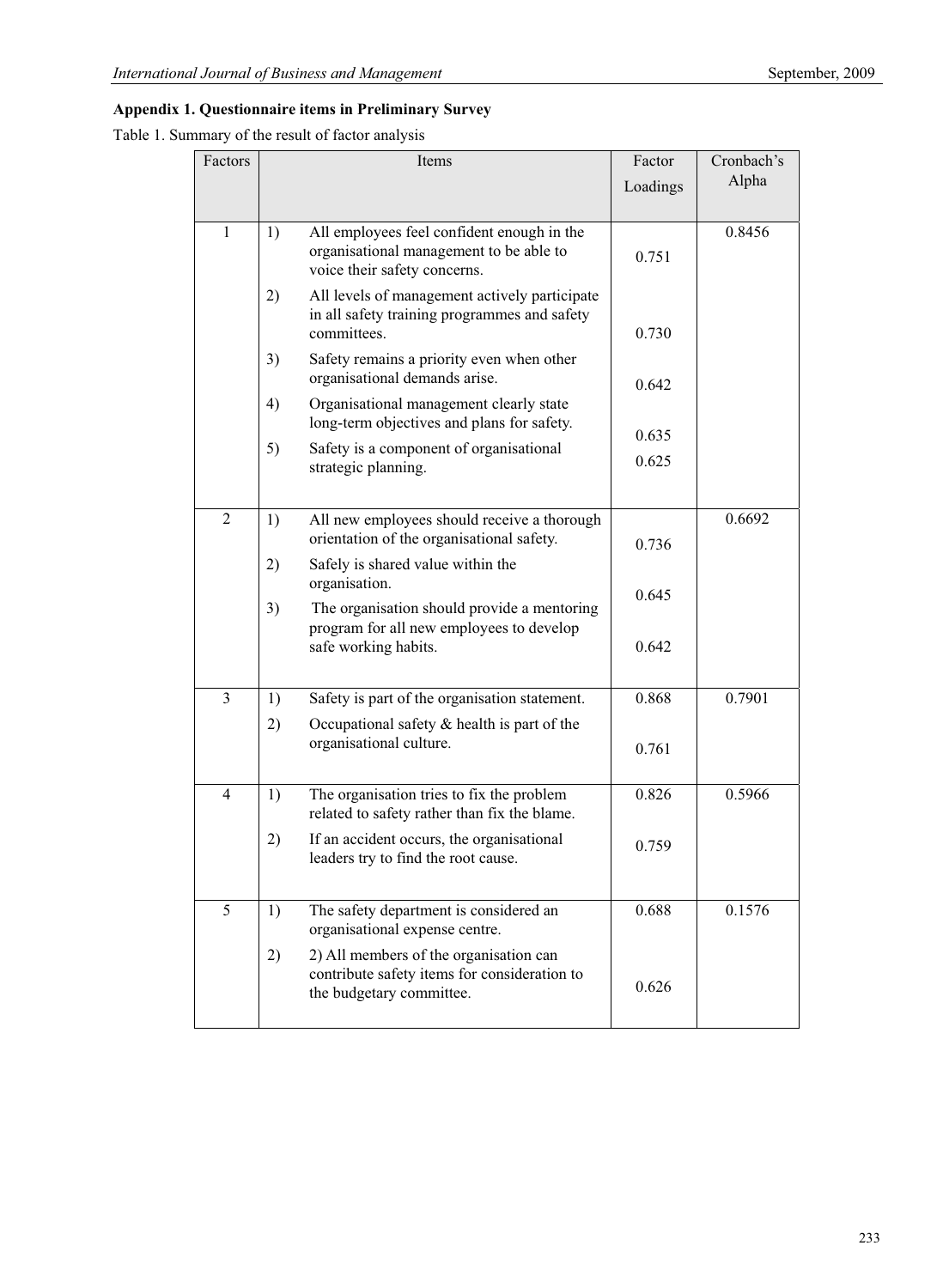## **Appendix 2. Questionnaire items in the Main Survey**

The respondents were asked to endorse the statements using a seven-point Likert-type scale (from 1=very high emphasis to 7=very low emphasis).

**PSYCHOLOGICAL:** Culture is a cognitive construct. This section measures the value of safety in your company

#### **I Your Values & Beliefs**

a. **Indicate the emphasis you personally** give to the following items

Quality towards customer focus

Cost efficiency

Production volume

Safety

b. Indicate where you think the **senior managers** in your organisation emphasis the same items

Quality towards customer focus

Cost efficiency

Production volume

Safety

#### c. Your belief that **injuries can be prevented**

d. Indicate **your belief** that a drive (strong, long-term effort) for **excellence in safety** would affect the ability to **achieve excellence in other areas**: productivity etc

**BEHAVIOURAL:** This section measures the behaviour – based safety practices in your company.

#### **I Leadership:**

- a. The Senior Manager are role model
- b. Senior Manager are visible at worksites
- c. Senior Manager is supportive and helpful to subordinates in their day-to-day activities.
- d. Senior Manager involves people in setting their goals
- e. The Senior Manager encourage the subordinates to participate in making decisions
- f. The Senior Manager provide leadership for OSH activities in the organisation
- g. Senior Manager owes the overall responsibility for the **sub-contractors'** safety & health

h. Others (Please specify)

## **ii Organisational Commitment**

## **Strategy**

a. The safety policy statement describes the organisation's core beliefs, commitments, and responsibilities regarding safety, and connects these successes to the success of the organisation's overall mission.

- b. The organisation clearly stated safety in long-term objectives and plans for the organisation
- c. The organisational objectives state that safety is paramount within the organisation
- d. This organisation provide clear and specific safety budgets
- e. The safety policy statement defines and reinforces the safety objective expressed in the mission statement
- f. Safety policies and objectives are consistently reviewed and remain timely
- g. **Sub-contractors** past safety performance is an important criteria for selection in the organisation.
- h. Others (please specify)

#### **Structure**

a. The organisation established clear, specific performance goals for subordinate's job

b. Structures of the organisation are established to define and communicate to members of the organisation the responsibility, accountability and authority of persons who identify, evaluate or control hazards and risk

c. Structures and process are established to ensure that OSH is a line-management responsibility which is known and accepted at all levels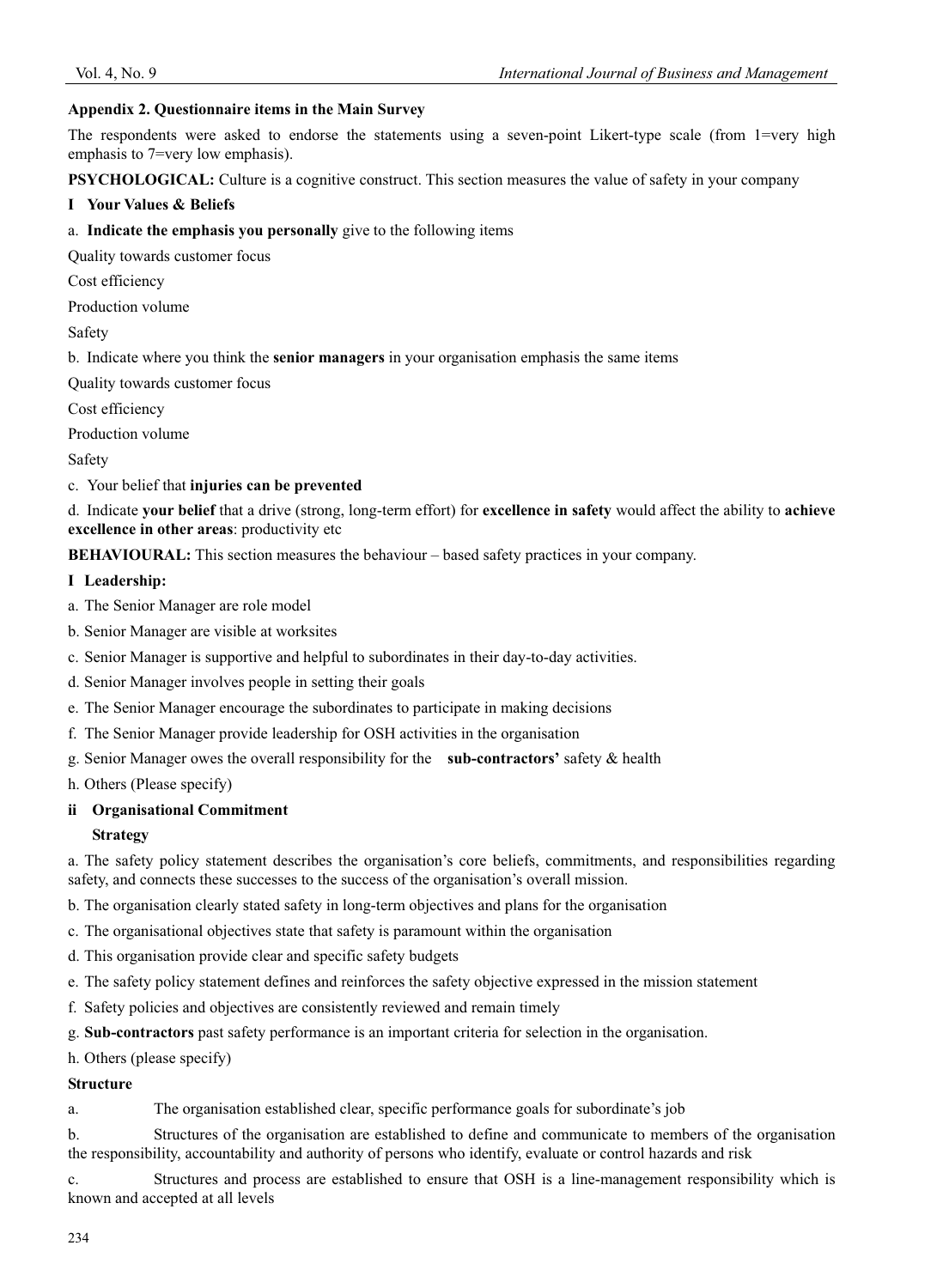d. Structures and process are reviewed timely for OSH excellent

e. Structures and process are established to provide effective supervision of the **sub-contractors' work**

f. Others (Please specify)

## **iii Management Commitment :**

**a.** The top management acts as chairman or member of safety committees

b. The top management administers safety policies

c. The top management participates in decision making on all activities that give an impact on safety matters

d. The top management regularly audit safety systems to provide information feedback with a view to developing ideas for continuous improvement The top management have mechanisms in place to gather safety related information, measure safety performance, and bring people together to learn

e. The top management thoroughly examine safety reports, investigating all accidents, near misses and takes necessary action

f. The top management monitor the safety management system of all the **sub-contractors**

g. Others (please specify)

## **iv Safety Training:**

a. The necessary OSH competence requirements; arrangement established and maintained to ensure that all persons are competent to carry out safety and health aspects of their duties and responsibilities

b. Safety training are provided to all subordinates free of charge

c. The safety training programmes are provided effectively, timely initial and refresher training at appropriate intervals

d. Everyone is trained regularly and thoroughly in specific job techniques and in more general practices.

e. There is a mentoring program for all new employees to develop safe working habits

f. The training programmes are reviewed regularly to ensure their relevance and effectiveness.

g. Safety training background is a criteria for **sub-contractors'** to receive invitation for new works in this organisation.

h. Others (Please specify)

## **v Resource Allocation :**

a. There is a reward system (compensation, recognition, promotion) that is directly related to performance rather than to personal relationships and so on.

b. Good performance is recognised more often then critizing for poor performance.

c. Recognition, praise and similar methods are rewarded for good performance.

d. Appreciation given when people put extra time and effort on safety

e. Sufficient resources are reviewed timely for safety purposes

f. The safety department is considered an organisational expense centre.

g. An incentive is offered to sub-contractors to become excellent safety performers

h. Others (please specify)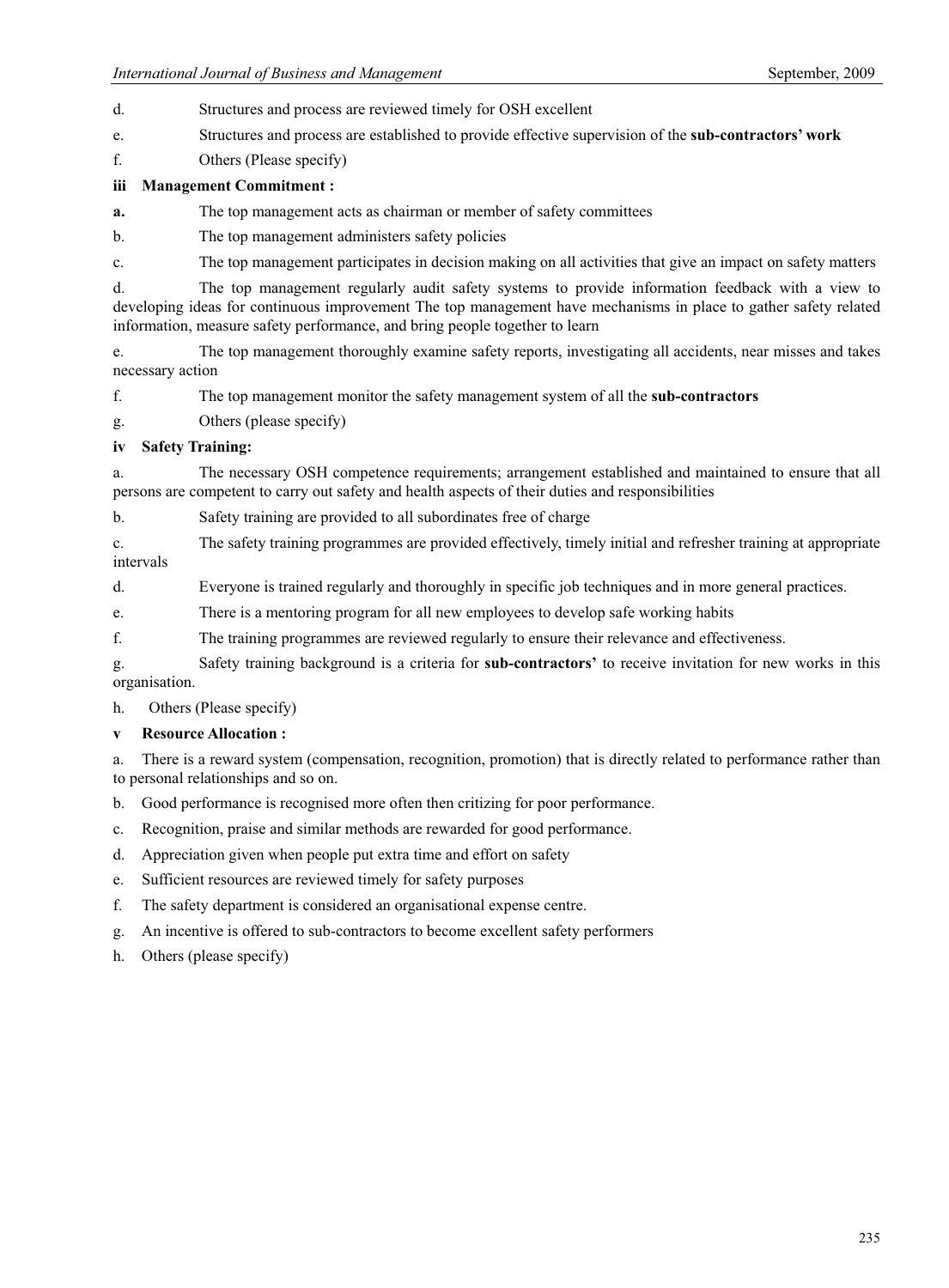

Figure 1. Graphical Method of Presenting Operationalisation

Source**:** Adapted from Beaumont (2000)





Figure 3. The Psychological Dimensions